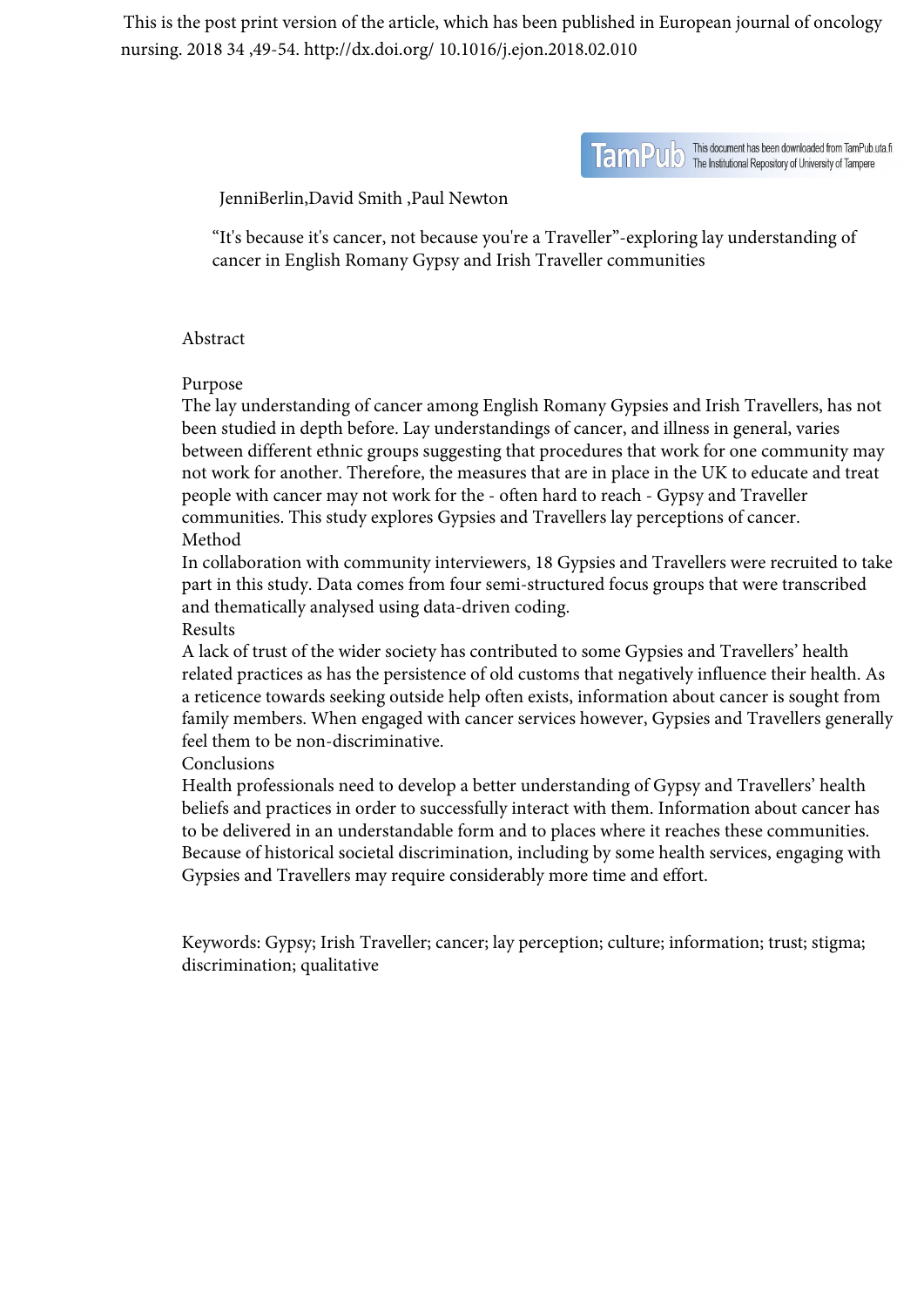### **1. Introduction**

Research indicates that knowledge of lay understandings of health and illness is important when designing effective and appropriate health care and support services for different communities. Different ethnic groups have their own systems of beliefs, perceptions and ideas about health and illness that influences the experiences of illness and health seeking behaviour (e.g. Helman, 2007; Dein, 2004.) In fact, it has been argued that "understanding cultural responses to cancer are as important to healthcare professionals as knowledge of statistical trends" (Dein, 2004:119).

Lay understandings of illness are based on personal experience of what happens or has happened to the individual, their family and/or closest friends (Prior, 2008:179). Hearsay and word-to-mouth have been recognised as an important source of health information among Gypsy and Traveller communities (Ipsos MORI, 2009). A number of studies have highlighted a taboo surrounding discussion of cancer in those communities with many community members associating cancer diagnosis with certain death (Parry, 2004; Van Cleemput, 2007). Parry et al. (2004) also found that there is a consensus that family members with cancer should not be told that they had the illness. In terms of lay understanding, Jesper et al. (2008) found that some Gypsies and Travellers described the nature of cancer not in relation to the physiological body but as a distinctly gendered disease, particularly in terms of who may be prone to it. Other studies identify a belief that the disease is contagious (Twiselton and Huntington, 2009), -while others report a belief that discussing cancer can make one more susceptible to it (Ruston and Smith, 2013). Some Gypsies and Travellers also believe that a bad diagnosis from a health professional can actually harm the patient's overall resilience (Welsh Government, 2015). While the above studies highlighted some of the lay beliefs and perceptions of cancer none of them focused specifically on either cancer, or on Gypsies and Travellers' lay understandings of cancer or health in general. Capturing lay understandings of health and illness are an important component of providing tailored health promotion, advice and communication training for health care professionals, and therefore, this study explores Gypsy and Traveller communities lay understandings of cancer.

### **2. Methods**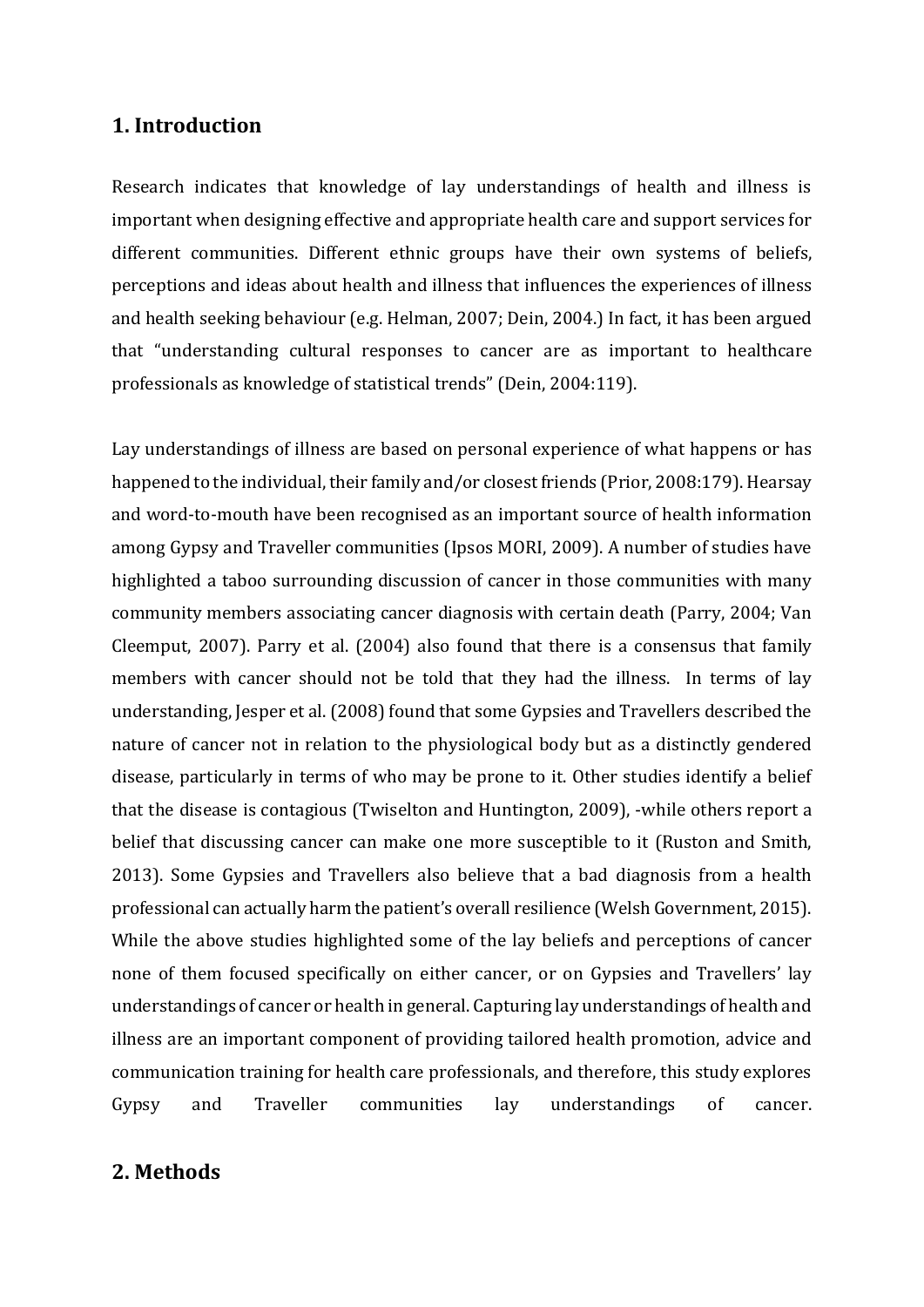This article presents the findings of exploratory focus group research which used a critical constructivist approach (Crossley, 2005) to look into English Romany Gypsies and Irish Travellers' lay perceptions of cancer. The research takes the stance that much of our reality, and the categories and frames we use to explain and interpret everyday life, are socially constructed, and that human knowledge is constantly being constructed by the surrounding cultures, structures and people (ibid.). As Gypsies and Travellers can be considered as extremely close-knit and segregated communities suspicious of the outside world and its institutions (Berlin, 2015), we argue that their perceptions of cancer are mainly (although not exclusively) constructed by their own social norms, culture and people. This exploratory study increases knowledge of these segregated communities and their perceptions of, and practices surrounding cancer.

The research was conducted by organising four focus group interviews. These were conducted in 2016 with adult members (18+ years) of English Romany Gypsy and Irish Traveller communities in two locations one in the South East and the other in the East of England. 18 participants took part (two men, 16 women). Thirteen of the interviewees were English Gypsies and five were Irish Travellers, see Table 1.

| Focus group 1                                    | Focus group 2            | Focus group 3            | Focus group 4            |
|--------------------------------------------------|--------------------------|--------------------------|--------------------------|
| 1 English Gypsy woman<br>5 Irish Traveller women | 3 English Gypsy<br>women | 3 English Gypsy<br>women | 4 English Gypsy<br>women |
|                                                  | 1 English Gypsy man      | 1 English Gypsy man      |                          |

**Table 1** Focus Groups

As Gypsies and Travellers can be considered as extremely 'hard to reach' communities, the participants were recruited with the help of community interviewers known to the researchers. All participants were given a Participant Information Sheet prior to interview, and were asked to sign a Consent Form if they decided to take part. The interviews were audio recorded with participants' permission, and transcribed verbatim using a professional transcribing company.

To explore lay perceptions of cancer within Gypsy and Traveller communities, a semistructured topic guide was designed to gather information about issues identified from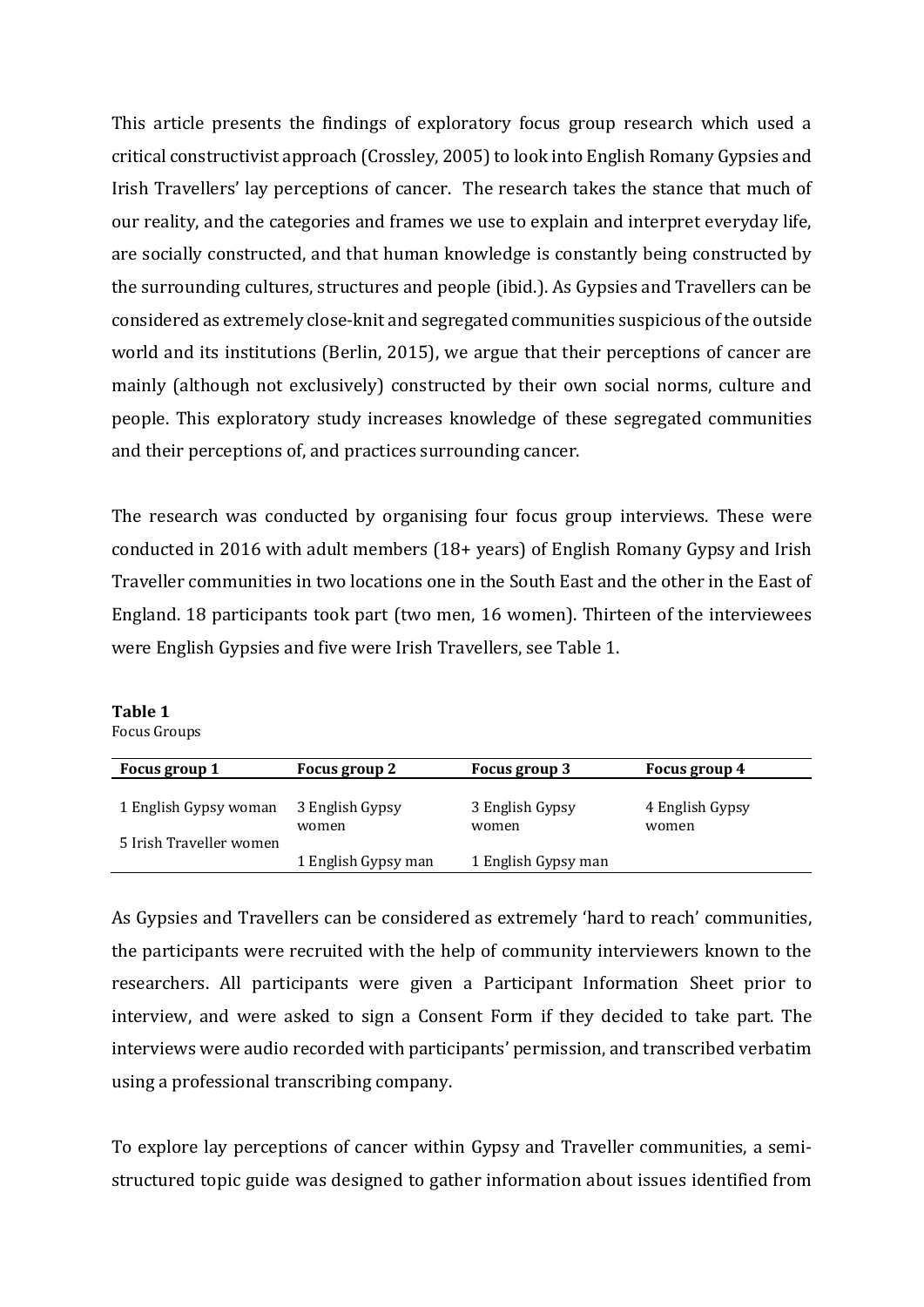previous research and the literature review, see Table 2. Probing questions were used to gather more information on issues the participants' brought up themselves. This assured that the participants' perspectives and concerns about the research topic were not overlooked. Using a data-driven approach of thematic analysis and treating the four focus groups as subsamples, we identified and then compared themes within the focus groups and between them (Boyatzis, 1998: 41). This led to the creation of five codes, the main themes of our research, which will be introduced in the results. The identified themes were discussed and agreed upon with the research team and community interviewers.

### **Table 2**

Topic guide for focus groups

### **Topic 1: Explore your experiences beliefs and practices surrounding cancer.**

- Health workers and researchers who work with Gypsies and Travellers often say it's hard to get them to discuss cancer – is this true in your experience and if so why?
- What do you consider to be the major causes of cancer?
- Where does your knowledge and information about the disease come from? (E.g. public health information, media, friends/family).
- Do you feel you have enough (or too much) information about the disease?
- Should someone diagnosed with cancer be told about it? If so why/ why not?
- How would someone be treated if they were diagnosed with cancer (E.g. would people feel uncomfortable/ avoid/ visit/ offer help/ care)?

**Topic 2:****Investigate the experiences of yourself and/or your family members surrounding palliative and end of life care in formal healthcare settings.**

- If anybody had a loved one/ friend become ill with cancer how do you consider the quality of treatment they received from healthcare/ medical staff – was it appropriate to their needs?
- How do you consider the attitudes of healthcare and medical staff towards (the sick person/ your relative/friend) and their level of understanding towards people from Gypsy and Traveller backgrounds?
- In your experience, how did the medical/ nursing staff relate to the family and visitors who came to the hospital/ hospice?

### **Topic 3: Examine any unmet needs or obstacles in relation to effective cancer care that you/ your family or friends may have experienced.**

- Were there any aspects of care or of their time in hospital which could have been better?
- Do you consider there were aspects of your culture and the way you treat cancer that the doctors and nurses didn't understand?

### **Topic 4: Consider how cancer care could be organised to better suit the needs of you and other Gypsies and Travellers.**

- How could cancer services be improved so they better met the needs of Gypsies and Travellers?
- What training on this issue would benefit medical staff? What would you want them to know/ understand?

This article introduces the findings by using illustrative quotations from the focus groups. The focus groups are coded with numbers 1-4. '(F)' means that the respondent is female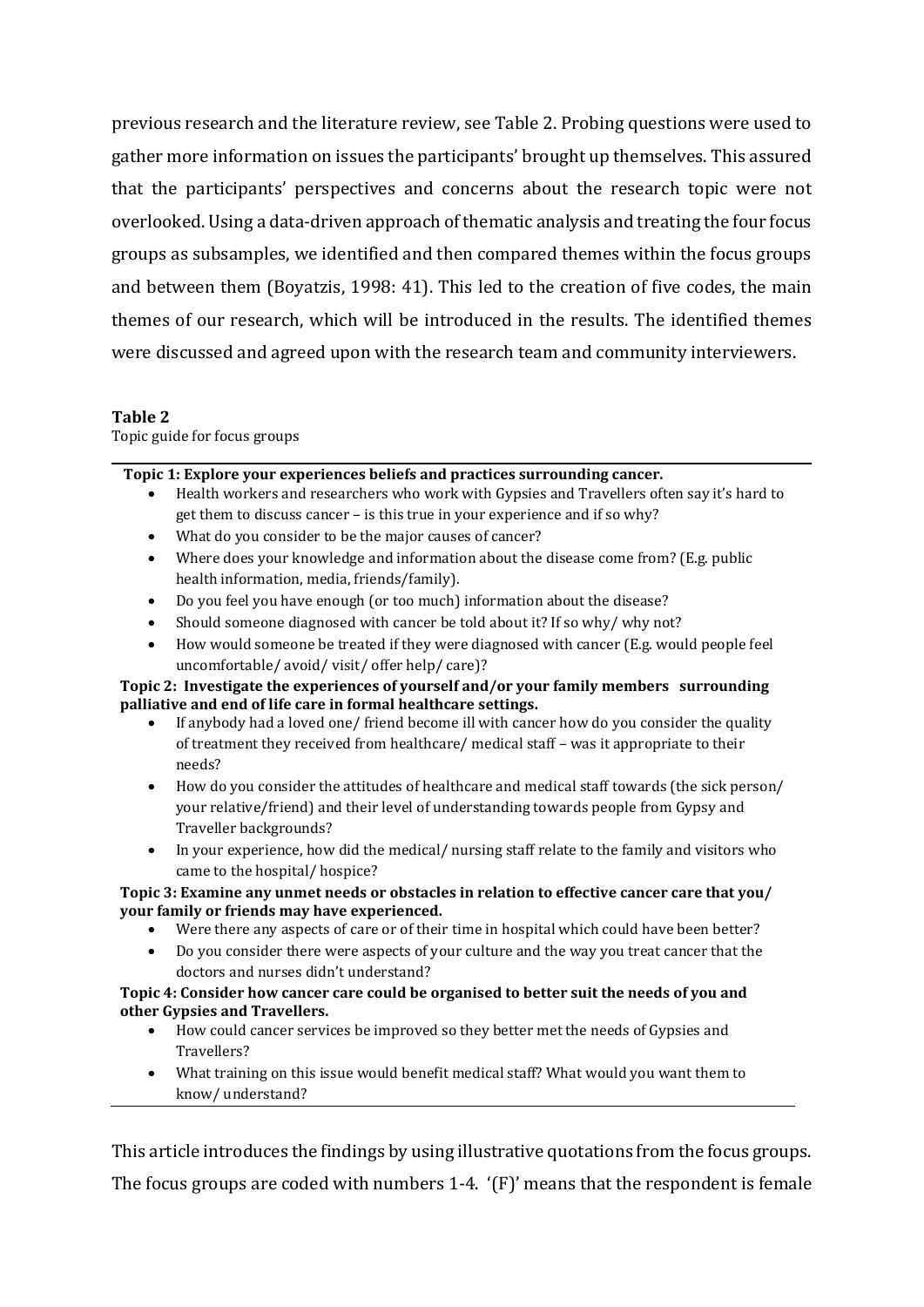and '(M)' that they are male, e.g. '(F3)' is a female participant from focus group 3. When displaying parts of discussion, the interviewer is marked with '(Int)'.

# **3. Results**

This chapter analyses the following five themes that were identified from the data:

- Gypsies' and Travellers' beliefs about cancer
- Fear and stigma surrounding cancer
- The role of gender and gender based care for those with cancer.
- How Gypsies and Travellers look for and would like to receive information about cancer
- Perceptions and experiences of cancer treatment and medical professionals

## *Gypsies' and Travellers' beliefs about cancer*

Many Gypsies and Travellers will not talk about cancer because they see this as invoking bad luck; as bringing forth painful memories of family members who have suffered or died from the disease and as causing their families too much worry. Because of a widely held belief among Travellers that there is no cure for cancer, it might be ignored entirely, with people carrying on with their lives as normal: *'I think that's because they'll never find a cure for it, all the research and that they do, they're never going to find a cure for it and I think that's why it's so, people don't like to talk about it because there's hundreds and hundreds of different types of cancer and they haven't found a cure for any one of them yet …'* (F3).

Cancer was referred to by our interviewees as 'that old cover', 'that old thing', 'that disease', 'the C word', or 'the bad complaint': *'What my daughter will say is, "that old cover" or "that disease", I think I try not to say the word "cancer" but at some point, I'm forced to and part of that is because my mother dying of it, I think it's almost for me, it's like it brings back her to me straightaway soon as I mention it … so I think I don't mention cancer unless I have to because then it brings back how she was'* (F3).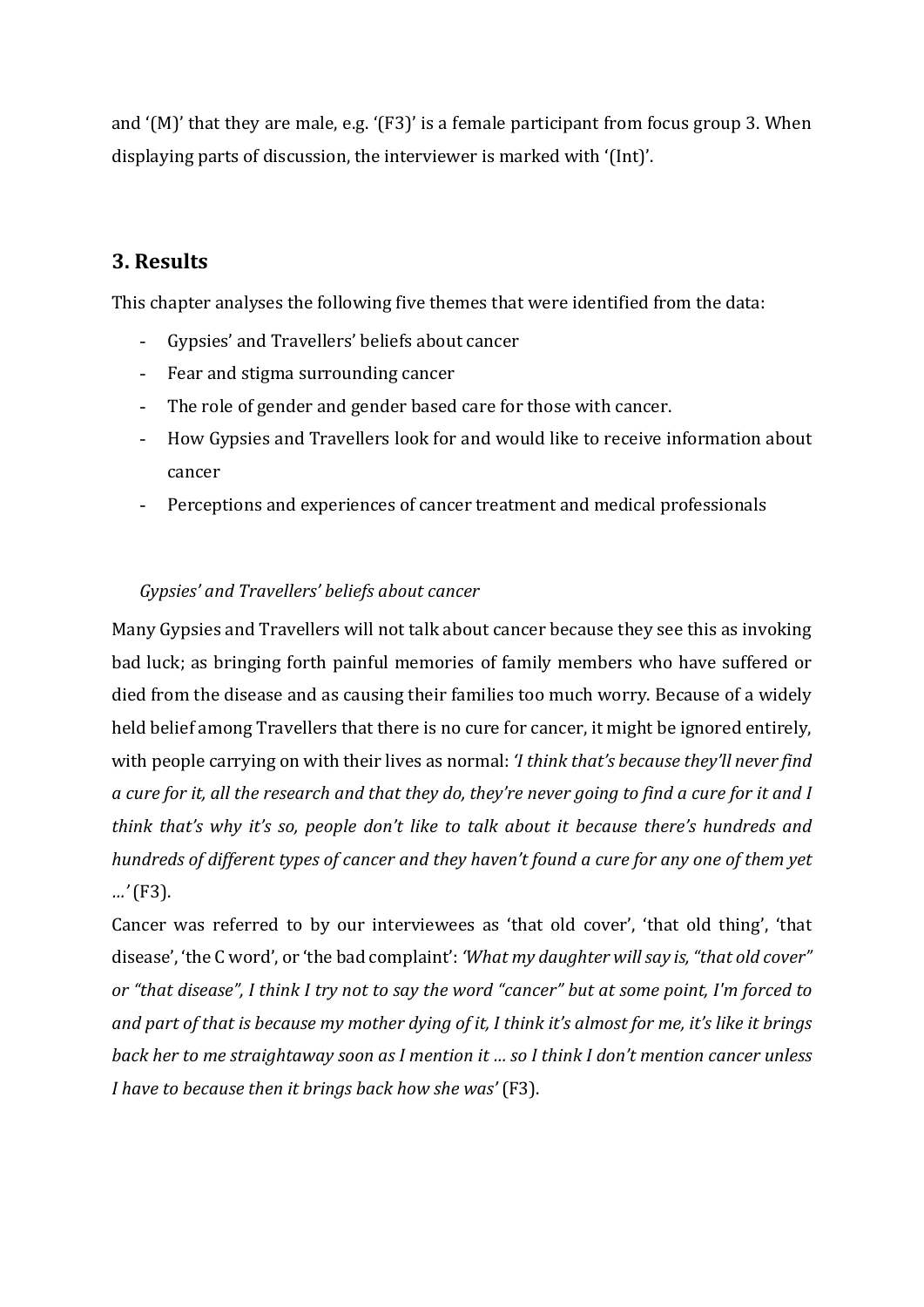For Gypsies and Travellers treating cancer, as well as other illnesses, is still strongly influenced by customs, beliefs and their history of being discriminated against in the UK. The interviewees discuss how their culture of 'not running to doctors' because doctors have not always been willing to help Gypsies and Travellers, can still affect people's health behaviour and therefore many illnesses are still treated at home: *'It's not in our culture to keep running to the doctor's, we don't want the doctors. That's because years ago when we used to try and go to the doctor's they wouldn't see you. Then your parents got you to not go to the doctor's. A lot of it is dealt in home. My daddy used to hold my foot, if you had a sore foot, in a dish of water with salt in it. They'll do that rather than you go to the doctor's, they'll try and fix it themselves, which isn't always a bad thing.'* (F4).

During the focus groups we discovered that some Irish Travellers visit traditional 'curing men' in Ireland (and England) as well as accessing conventional treatment. The interviewees told us that different 'curing men' specialise in different illnesses and that there are also specialised 'curing men' for cancer. The cancer 'curing men' will not treat a patient if a professional surgeon has 'cut into' the cancer (performed surgery). When asked whether the respondents prefer to see a doctor or a 'curing man', they replied that they would visit both. Most importantly, they will first ask their family's opinion of what to do: *'Would you go to a curing man or would you go to the doctor?'* (F4), *'I'd go to both would you?'* (F4), *'What if the curing man wouldn't touch you if the doctor's cut the thing? So if the doctor says it has to be cut out ... What we would do then is go in-house, back into the family and ask about the curing man, because you're left with no scars or nothing with the curing man'* (F4). Furthermore, as many Irish Travellers are Roman Catholics *prayer* and *penance* is commonly used as a way to deal with illness and this may well reduce the willingness and / or need to seek conventional oncological treatment: *'But Travellers are strong believers in prayer… Some people might say, "Well I'm going to do this," or they'll apply something or do something, they do it as penance. So in the Traveller communities penance is a big thing'* (F4).

Our interviewees mentioned several different ways they believed a person can get cancer. For example, there is a belief that some families have the 'cancer gene': *'You've got a cousin who's had the cancer and then one of the ladies, her daughter had her breasts scooped out, was it, so she doesn't get the cancer?'* (F4), *'Yeah she had the gene, but her*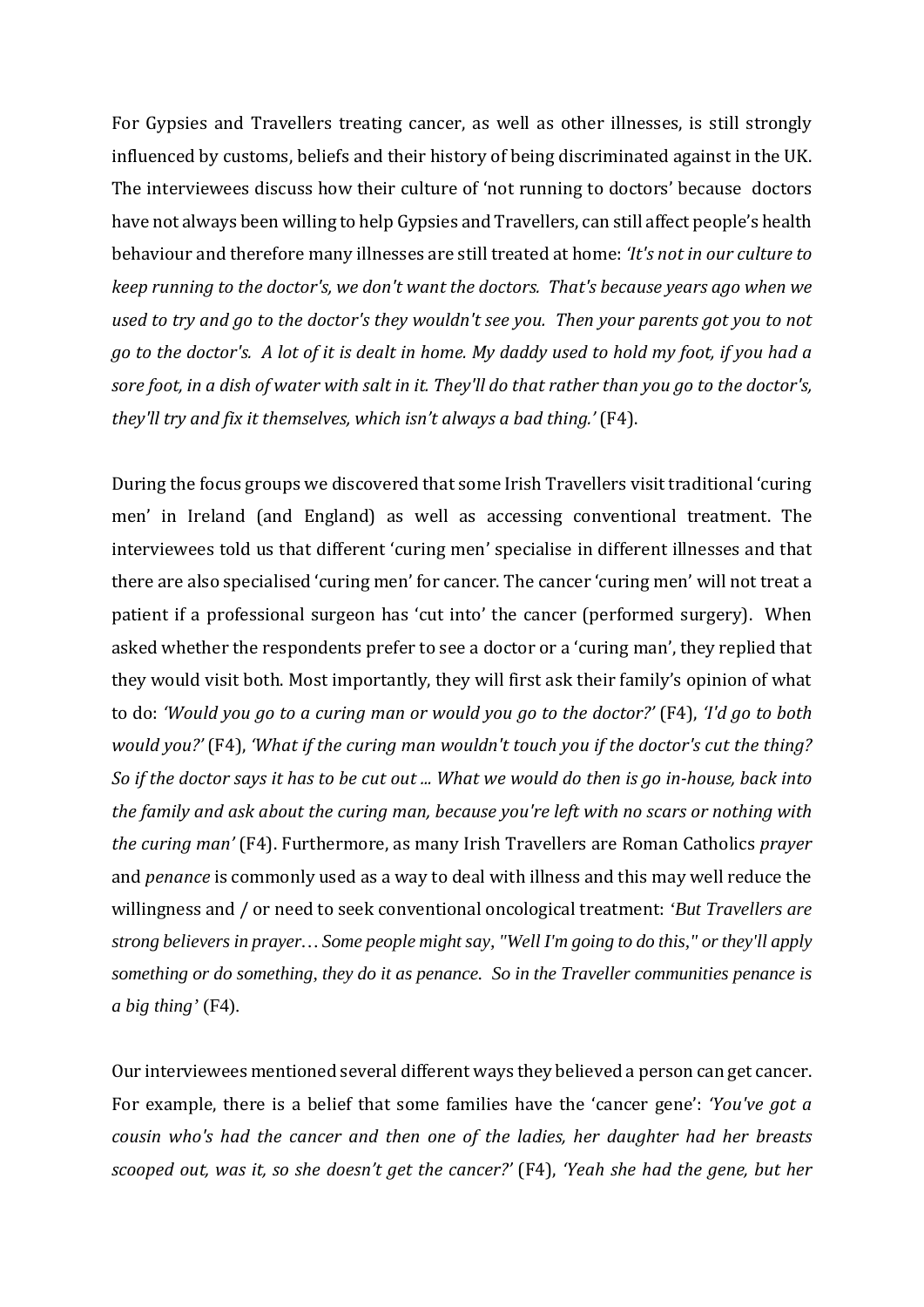*mother's dead now. The mother and a load of her sisters died, they all had the gene'* (F4)*.* This knowledge of a genetic predisposition is reinforced through the nature of Gypsy and Travellers' extended family and kinship networks, which ensures a good knowledge of individual and family health histories: *'In our community you can see how it spreads because we're such a close knit community a lot of cancer runs in families'* (F4). Many also believe that if cancer is 'cut into' (if someone has surgery) it will spread to different parts of the body and give the person cancers in other parts of the body: '*… so hers* [cancer] *was in her pancreas and then it became secondary because it spread to, I don't know, organs, then it spread somewhere else. … So the more places it spread means you've got third, fourth cancer, depending where it's spread'* (F3).

Travellers' lifestyle choices were acknowledged as potential causes of cancer by our participants, although they were unaware of some potential causes, like alcohol: *'I don't think Travellers would think that alcohol causes cancer at all'* (F4). The interviewees consider skin cancer to be common among Gypsy and Traveller communities and they acknowledge that an excessive use of sun beds may be its cause. Regardless, the participants reported that it is more important to look beautiful and therefore have no intention in stopping using them: 'And I've got a lot of skin cancer in my family, but I still have sun beds' (F4), *'So it doesn't matter to you?* (Int), *'I've got to be beautiful'* (F4), *'Yeah I don't feel afraid of having sun beds'* (F4)*.* In fact, the respondents acknowledge that on average people die younger in their own community when compared to other communities, because they do not take care of themselves as well as they think they should. However fear and lack of trust of the outside world makes them want to segregate more: *'Well Travellers die younger than most people'* (F4), *'Why do you think that is then?*' (Int), *'Because we don't look after ourselves properly'* (F4), *'But is it because you don't want to or you're not used to doing it?*' (Int), *'It's because it's just our culture it's the way it is. We don't run to ... it's like going out of the community again isn't it. Outside there's always a chance ... If you see a pack of animals and you're threatened, you'll stick together and you'll huddle together. Outside of our community there's always a threat'* (F4).

### *Fear and stigma surrounding cancer*

Although there are vast amounts of information available, diagnosis of cancer is still associated with fear and stigma. Cancer is regarded as something more serious and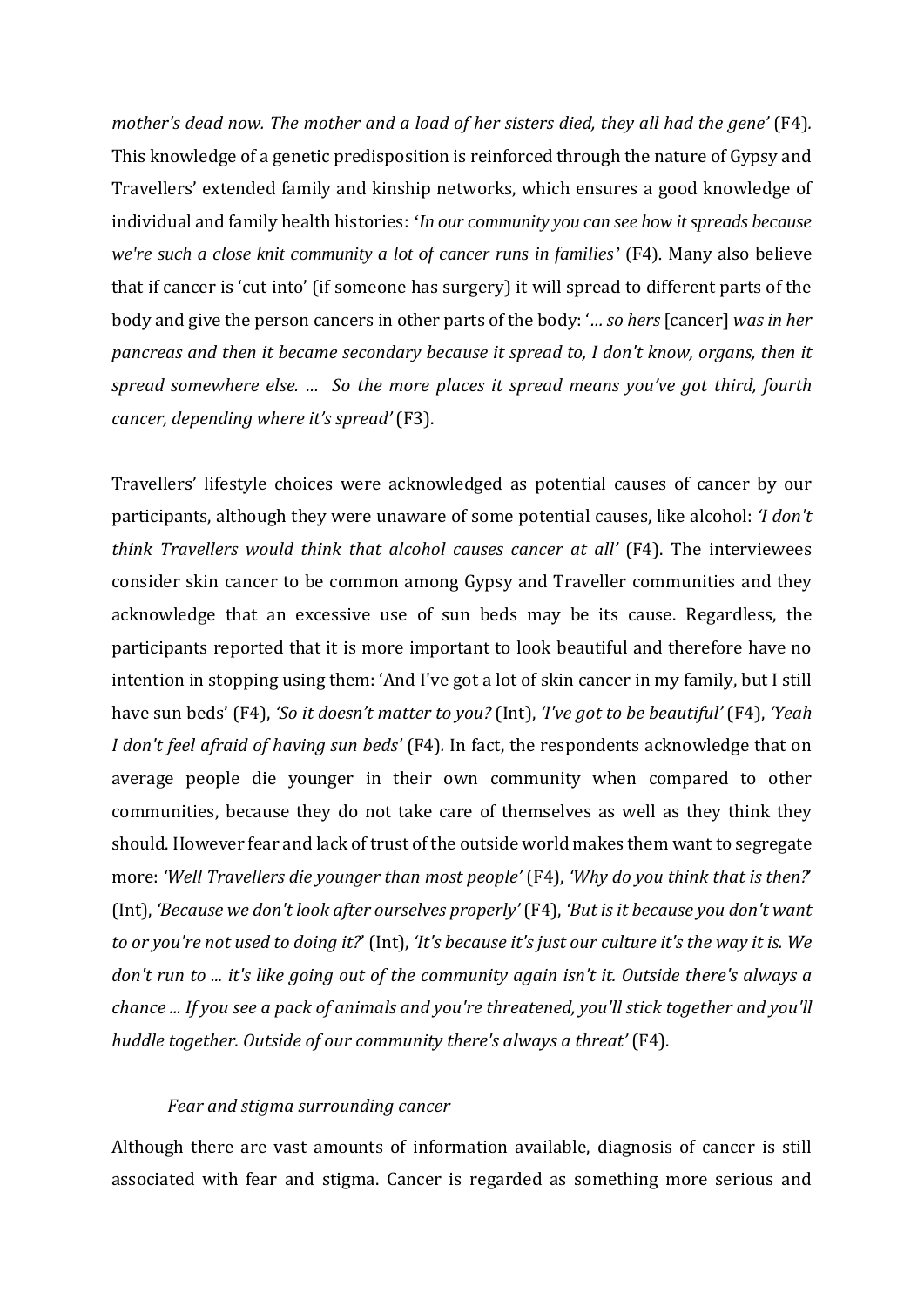treated with more reverence than other potentially life threatening diseases: *'I am petrified of cancer, petrified of getting it, petrified of having it because I have cancer equals death, I don't have sugar diabetes equals death, I don't have heart attack equals death but cancer equals death in my world …'* (F3), and *'Everyone's got diabetes. When I was told I'd got sugar diabetes, I was neither here nor there. I really didn't bat an eyelid'* (F2).

Our interviewees recognised the 'cancer equals death' equation, and in fact two focus group conversations ended as conversations about death. Cancer was discussed as something long term and that breaks down the whole person, not just their physical health: *'If you've got cancer and it's the wrong, well there's not much you can do is there?*' (M1), and *'When you've got that* [cancer]*, well that's it then, it's over'* (F1), and *'It's more or less a death sentence isn't it?'* (M2).

Feeling embarrassed or ashamed about cancer may deter people from seeking medical treatment, information or any kind of emotional support. Gypsies and Travellers can be discouraged from seeking medical treatment for cancer partly because the illness is often considered as weakness: *'I think Travellers, they think if they've got illness, it's a weakness'* (F1). However, as the following discussion demonstrates, our interviewees deny that someone with cancer would be stigmatised within the community. In this respect, people with cancer are treated the same way as people with other illnesses: *'Do you think people in your community if someone has cancer and tells people, do they get treated differently after that? Is there a stigma?'*(Int), *'No'*(F4), *'No'* (F4), *'No, people don't do that?'*(Int), *'Not at all'* (F4), *'Never'* (F4), *'The opposite way, if someone has cancer everybody tends to come, everybody goes and visits'* (F4).

### *The role of gender and gender based care for those with cancer*

Gypsy and Traveller women are more willing to look for medical help and support than men. Men usually have to be forced and badgered by their wives, mothers and sisters before they will go and see a doctor. When they finally agree to go, the women often have to accompany them: '*… how do you get your husband or brother or dad or whatever, how do you get them to go to the doctor?* (Int), '*Badger them all the time, "You have to go, you have to go, you have to go"'* (F4), *'You have to go with them, don't you?'* (F4), *'Yeah'* (F4).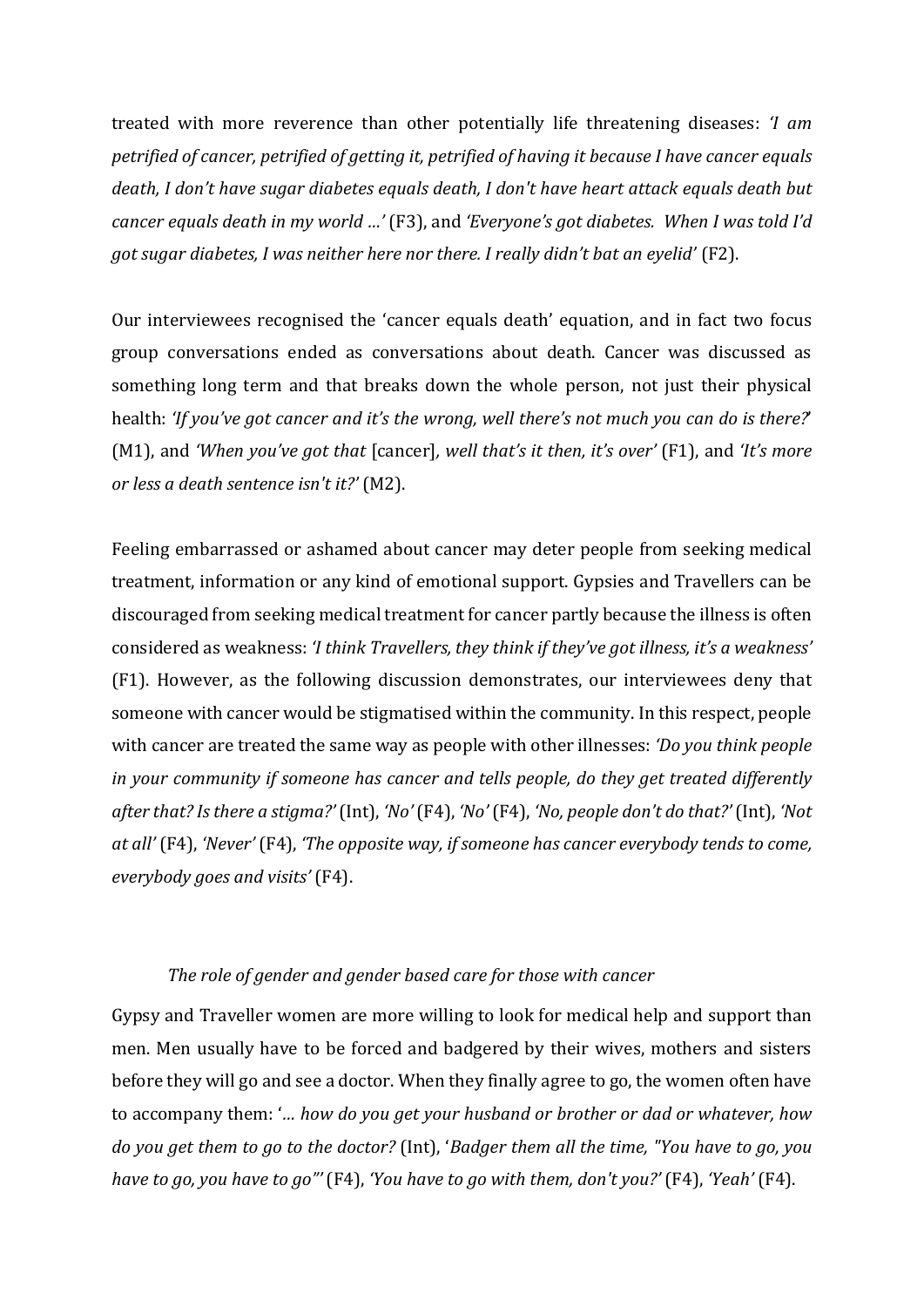Being cared for by family was important to all our focus group participants, and they stated that most Gypsies and Travellers wanted to be cared for by their immediate family at home. There were only a few incidents when participants reported that it would be better for a Gypsy or Traveller to go into a care home or hospice, for example if someone is disabled and it is impractical to care for them at home, or if the person does not have same gender family support at home: *'… my mother had grown up daughters so we did the personal care for her, showering her, bathing her, changing her clothes, didn't bother us and when my dad become ill, we said to our brothers: "right, your job is to do his personal care whether you want to or not, you've got to take it in turns, we'll cook for him, we'll clean the trailer, make the bed but to help him in the shower and help him with his personal care is your job" and they did it'* (F3).

Personal care services by health professionals were criticised for sending male nurses to care for female relatives: *'But the last resort ever was when they sent that male nurse out … I said "Oh no, we're Travellers, we don't have men in there, washing my mum … so out", he said "I'll sit in the car", I said "you do that"'* (F1).

## *How Gypsies and Travellers look for and would like to receive information about cancer*

Our interviewees reported that as illiteracy is still relatively common within Gypsy and Traveller communities, information about cancer should more often be in audio form, e.g. a phone help line they could call or a clinic where they could talk with someone. The participants feel that information leaflets about cancer are often hard to understand even for the literate. When feeling emotionally frail, as often is the case when a person is dealing with cancer within their family, reading too much information about cancer can be overwhelming: *'I can read and write but sometimes when you're really emotionally hurt, you can't read 'cause you read it but you don't take it in'* (F3).

The interviewees stated a preference for someone to explain everything to them in common everyday terms, without using jargon and complicated medical terms. They felt that this information should come from someone who "speaks the same way" they do: *'We just want the basic information so that we know and also the way it's spoken. You know*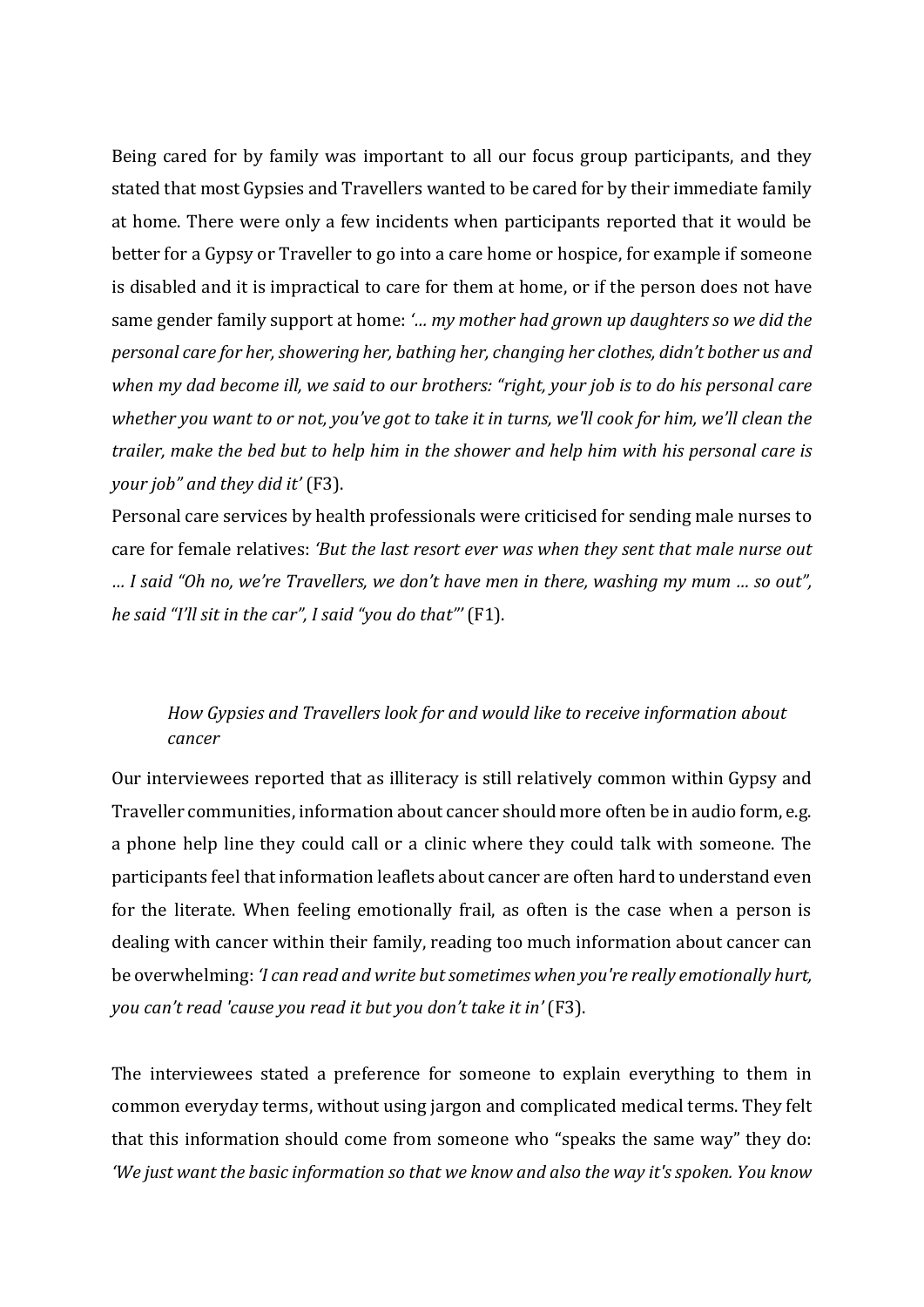*if we go in-house in our own community then we can understand it because we're talking to someone who speaks the same way we speak'* (F4), and *'Really and truthfully the best thing would be to have people coming around and talking to people about it and discussing it, someone that they knew that they could go to, really a Traveller'* (F4).

Information about cancer on television is said to be too medical and hard to understand, and participants also felt there was too much cancer-related information and campaigning on television. They believe campaigns and programmes about cancer can be harmful because they can raise people's hopes as well as create anxiety and hypochondria: *'What do you think of these adverts, Cancer Research etc.?'* (Int), '*I don't think they should do that because it's getting hopes up for them people that can't beat it. … I think on telly it's too much'* (F3).

Participants described how the majority of information about cancer was gleaned from family members and other people from the community who had had cancer, and acknowledged that this information had previously turned out to be inaccurate. Furthermore, those interviewees who had searched for information about cancer from the internet and / or social media said they had often found the wrong information (e.g. information about lung cancer when someone has breast cancer) which, in turn, frightened them: *'… sometimes when you seek information, if you haven't got the correct information, you can cause just as much harm trying to find it. … I mean I did know it*  [brother's cancer] *was kidney cancer but some of my family were just reading up, "cancer", they didn't hear about the kidney … and they reading up signs to have chemotherapy, which he didn't, it was contained so he didn't need that. But they was saying, "he's going to lose his hair, this is going to happen" …'* (F3).

### *Perceptions and experiences of cancer treatment and medical professionals*

The main reason Gypsies and Travellers prefer to get information about cancer from someone from their own community is their deep mistrust of outside society. This same mistrust and avoidance of outside help is, according to some of the interviewees, the biggest issue negatively affecting Gypsy and Traveller health. In the following, two interviewees elaborate on what they perceive to be the main reasons for the high burden of illness and poor health within their communities': *'… It's not the outside community*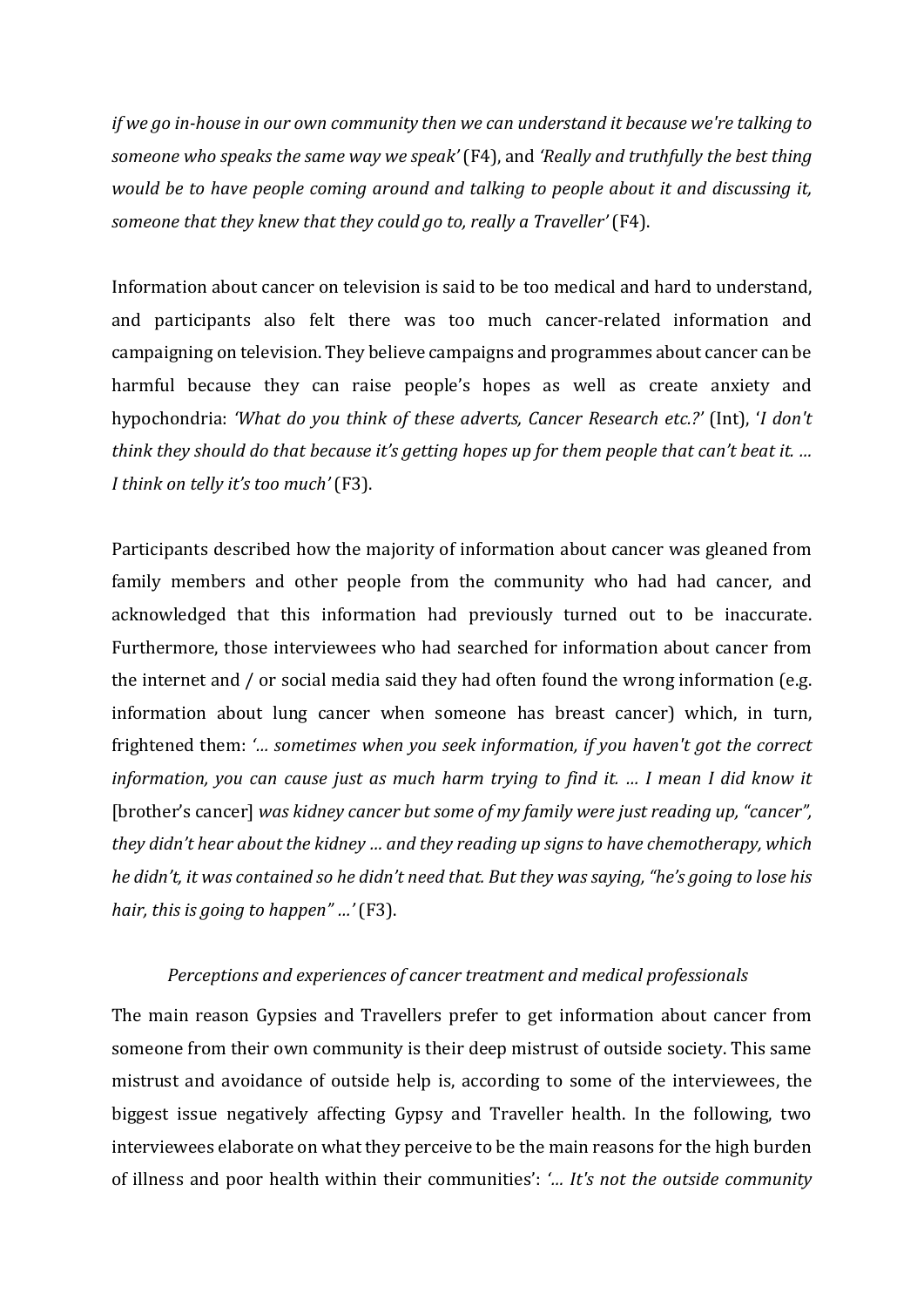[who is to blame for Gypsies and Travellers health problems]*, the problem it's within'*(F4), *'How do you think that can be changed, or can it? Can it not?'* (Int), *'The only way to change it is to educate people, someone in the Travelling community and let them have a job of doing it or talking to people. That's the only way you could do that because it's hard to go out of home'* (F4).

Interestingly, despite the lack of trust and the fear of outsiders, the participants told us that the cancer treatment and care they or their families had received has always been excellent and that doctors and nurses in cancer clinics had always treated them well. There was a sentiment that those living with cancer, got treated the same as other patients in general hospitals and GP practices: *'… everybody I've spoken to who's had cancer I've never heard one person complain about it. In general the cancer hospitals in England are very good'* (F4), and *'… they* [health professionals in cancer care] *do seem like they're there to help and they're trying, which I think is all we can ask really'* (F2).

Based on these reports, it seems that Gypsies and Travellers accessing health professionals treating patients with cancer do not experience discrimination. We cannot determine without further research whether this has something to do with the specific nature of cancer and how health professionals perceive it as an illness in comparison to other illnesses. This explanation however, seems to be how our respondents see it: *'I think they're* [health professionals] *very sensitive towards it, it's because it's cancer it's not because you're a Traveller'* (F4).

### **4. Discussion**

Robert Putnam's concepts of bonding and bridging social capital (1995) can be used to theorise health behaviour and lay perceptions of cancer within Gypsy and Traveller communities in the UK. Bonding social capital describes the strong connections between people who already know each other such as family and friends, whereas bridging social capital consists of looser relationships between individuals from different social, age or ethnic groups for example. Berkman and Glass (2000, 184) argue that strong bridging social capital can influence individual health in three ways. First by influencing health related behaviour by exerting social control over deviant health behaviour, secondly by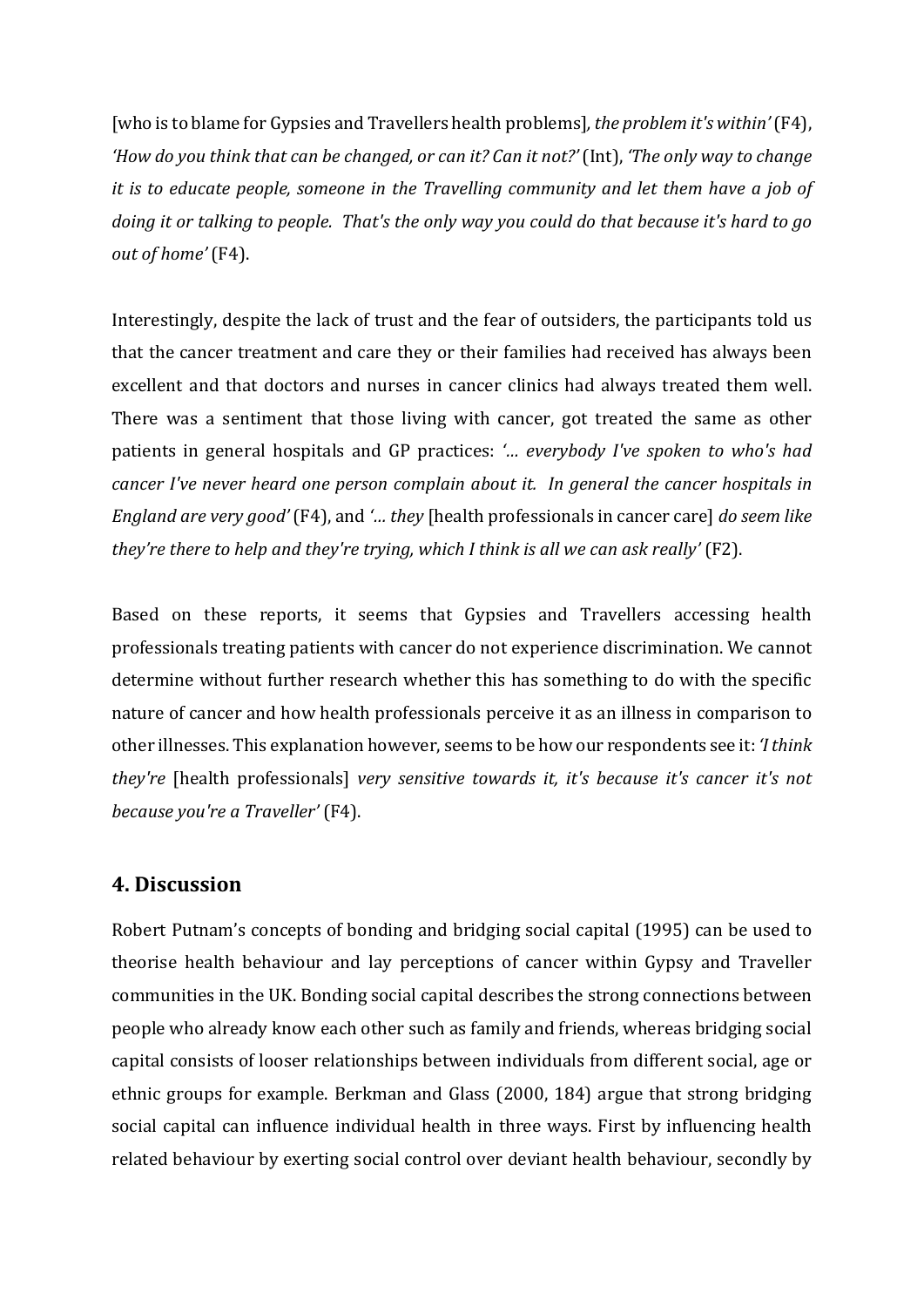increasing access to services and amenities e.g. by encouraging people to unite against inequalities, and thirdly by affecting psychosocial processes e.g. enhancing mutual trust, respect and self-esteem.

Gypsies and Travellers' social capital can be characterised as bonding social capital partly because they are segregated communities with low levels of institutional trust (Berlin, 2015). Our results support this argument: ill-health and non-compliant health behaviours are often normalised, and there is a widespread lack of trust towards outside society and its institutions such as health services. Also Van Cleemput et al. (2007) have argued that the familiarity with ill-health, premature deaths of family members, and minimal close contact with the wider society explains the normalisation of ill-health among Gypsy and Traveller communities. However, our results also show that trust, and therefore bridging social capital has begun to increase between Gypsies and Travellers and the specialist cancer services

It is important to acknowledge that fear, guilt, disbelief and lack of awareness about cancer appear to be reasons for a lower uptake of cancer services among *all* ethnic groups (Elkan et al., 2006). However, there is evidence of lower awareness of cancer symptoms among people from the most socioeconomically deprived groups and some ethnic minority communities. Moreover some studies have shown that BME groups are less likely to understand their diagnosis than their white majority counterparts (Marmot, 2006.) In fact, misconceptions and misunderstandings about cancer and cancer services are easily reinforced in close-knit social networks (Marmot, 2006; Niksic et al., 2014). This was evident among our focus group participants; even if family and friends had previously provided incorrect information about cancer, they were still the first place to go for information.

Although the experience of cancer has changed in recent years and it is increasingly considered as a long-term illness not least because of its improving survival rates (Corner, 2008; Macmillan Cancer Support, 2015), the 'cancer equals death' equation was found to be pervasive among people without cancer diagnosis (Balmer et al., 2014). This was not different among our focus group participants; many still believe that cancer still equals death. However, given the high burden of chronic health issues in Gypsy and Traveller communities (Parry, et al. 2004) our focus groups demonstrated a surprising degree of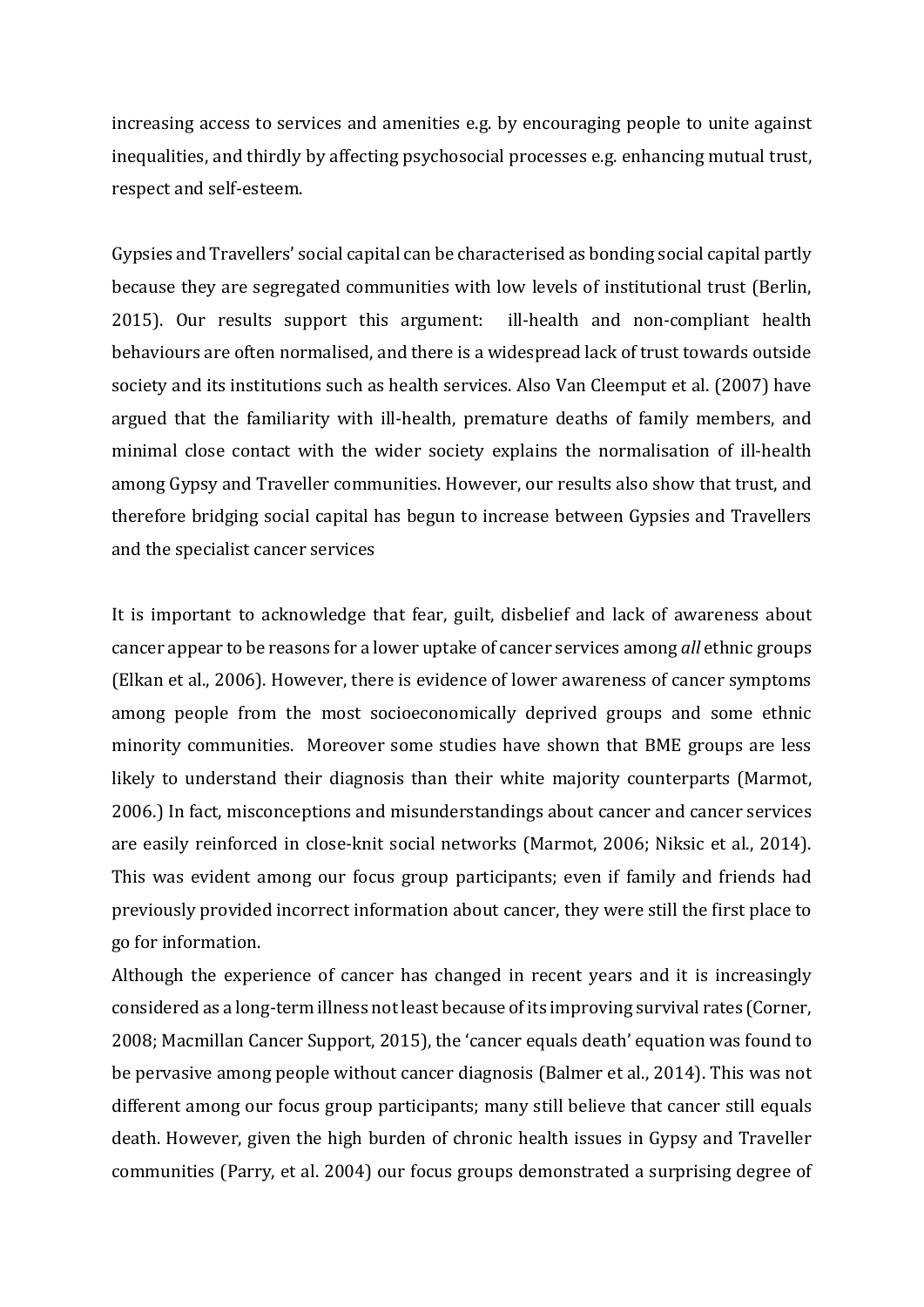normalisation of, and blaseness towards, some other health conditions such as diabetes and heart disease which could be addressed using a health promotion focussed on the common risk factors approach.

Studies among Gypsy and Traveller communities have demonstrated that women are more willing to look for help and support whereas men are more prone to stoicism and avoidance of medical professionals (Parry et al., 2004; Van Cleemput et al., 2007; IPSOS MORI, 2009). Sanctioning from family, friends and the media has been found to be an important push factor for men seeking medical help and in reducing their fears surrounding cancer consultations (Smith et al., 2005; Scanlon et al., 2006). Although the key role of women in families' health related issues within Gypsy and Traveller communities (e.g. Ipsos MORI, 2009) should be recognised by health professionals, our study shows it is also important that men are targeted with health information. This is partly because some Gypsy and Traveller women will not speak about health issues with men as it can be regarded as culturally inappropriate (Welsh Government, 2015).

Previous research has shown that the preferred sources of cancer related information for all communities are family, friends, public figures diagnosed with cancer, television, internet, books and newspapers. Surprisingly, information provided by health professionals is said to cause misunderstandings and to be unreliable and inconsistent (Balmer et al., 2014.), a finding reflected in the present study. The need for better understanding of lay perception is especially relevant when dealing with life threatening illnesses such as cancer where more knowledge does not always prompt behaviour change in people (Lipworth et al., 2010).

'Hard to reach' communities such as Gypsies and Travellers are more likely to adopt behaviours that can increase cancer rates (Marmot, 2006). For example, in our findings participants reported excessive use of sun beds, high levels of smoking and low awareness of the health risks of alcohol, indicating that more community specific education about factors contributing to cancer risk was needed. As lack of conviction in the meaning or purpose of preventative health measures, like cancer screening, is common among Gypsy and Traveller communities (Parry et al., 2004), the need for more community specific cancer (and health) information is even more pressing. In fact,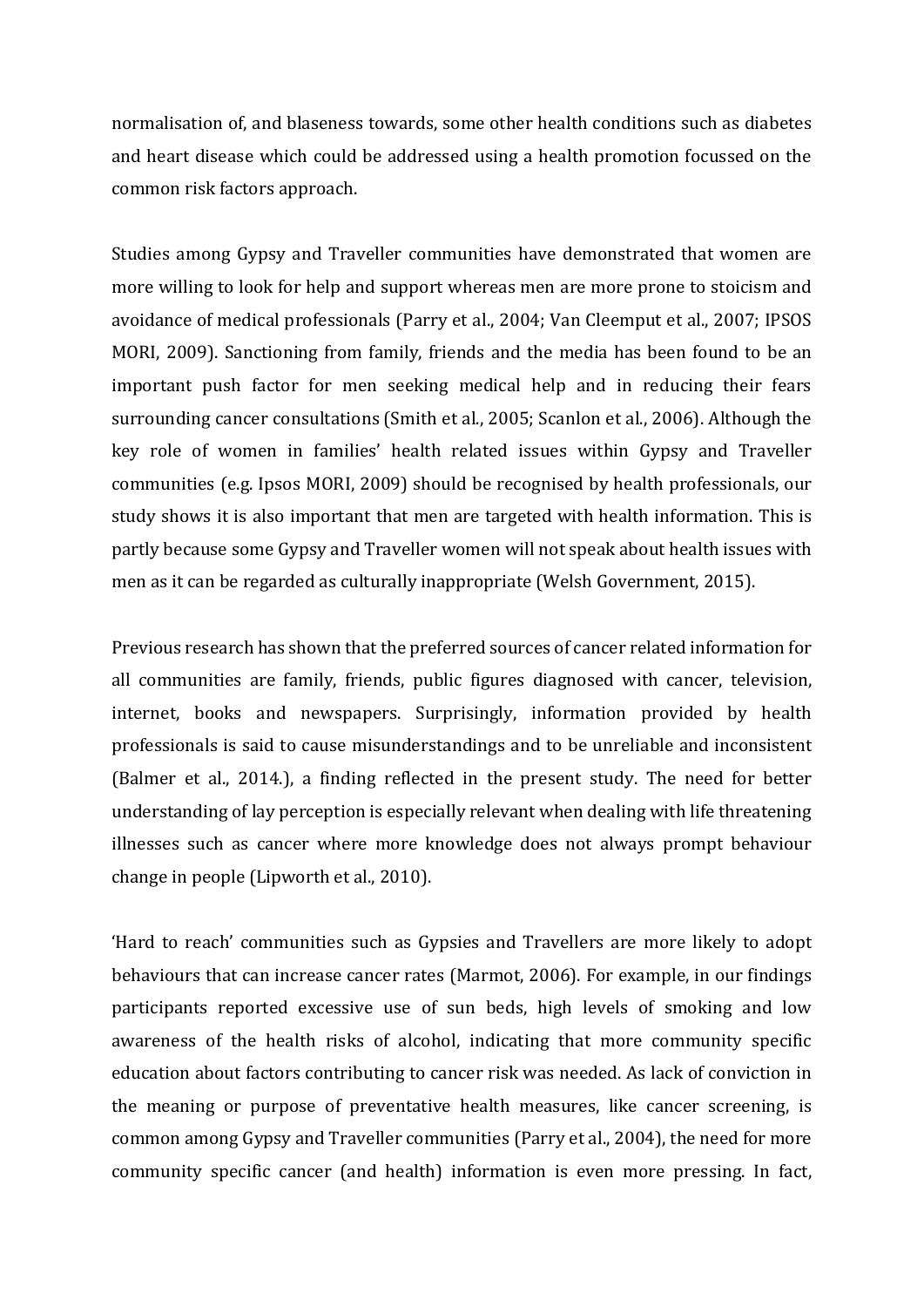variable cultural beliefs about cancer and lower levels of knowledge about the purpose of preventative cancer services have acted as barriers when accessing cancer -related health services (Marmot, 2006; Niksic et al., 2014). Conversely targeted health information about cancer has increased ethnic minorities' uptake of those services (Thomas et al., 2005; Marmot, 2006).

Lower levels of literacy in Gypsy and Traveller communities means that online information can be misinterpreted, e.g. reading about lung cancer when someone has cancer of the pancreas. However, if designed appropriately, social media can be utilised in informing Gypsies and Travellers about cancer and health in general. In fact, organisations working with Gypsies and Travellers have lately started utilising this method of engagement (Traveller Movement, 2017a).

Although little evidence exists about the effect of perceived discrimination in cancer patients on their adherence to medical professionals' recommendations, there are studies that support this hypothesis (e.g. Ngo-Metzger et al., 2006). This would suggest that Gypsy and Traveller communities' extensive mistrust of, and historically negative experiences with, health professionals, whether perceived or enacted, makes them more sceptical towards physicians' advice about cancer. In fact, one study has shown that fear, low expectations and lack of knowledge reduce the likelihood that Gypsies and Travellers will seek early treatment for cancer (Van Cleemput et al., 2007). In addition, if the verbal and non-verbal communication styles and the explanatory models of illness and disease between the patient and the health professional diverge, the overall communication between the two can be negatively affected and therefore damage both the experience and the outcome (Ngo-Metzger et al., 2006). This was evidenced above, when our interviewees preferred to receive cancer related information from someone that "speaks the way" they do.

Our research suggests that Gypsies and Travellers feel specialised cancer services to be non-discriminative, and report their own (in some cases) and their family members' cancer treatment as overwhelmingly positive. This is a significant finding as according to a recent study a third of Gypsies and Travellers have experienced discrimination when accessing healthcare (Traveller Movement, 2017b). It also indicates that reluctance to access cancer screening programmes may relate more to the anticipation of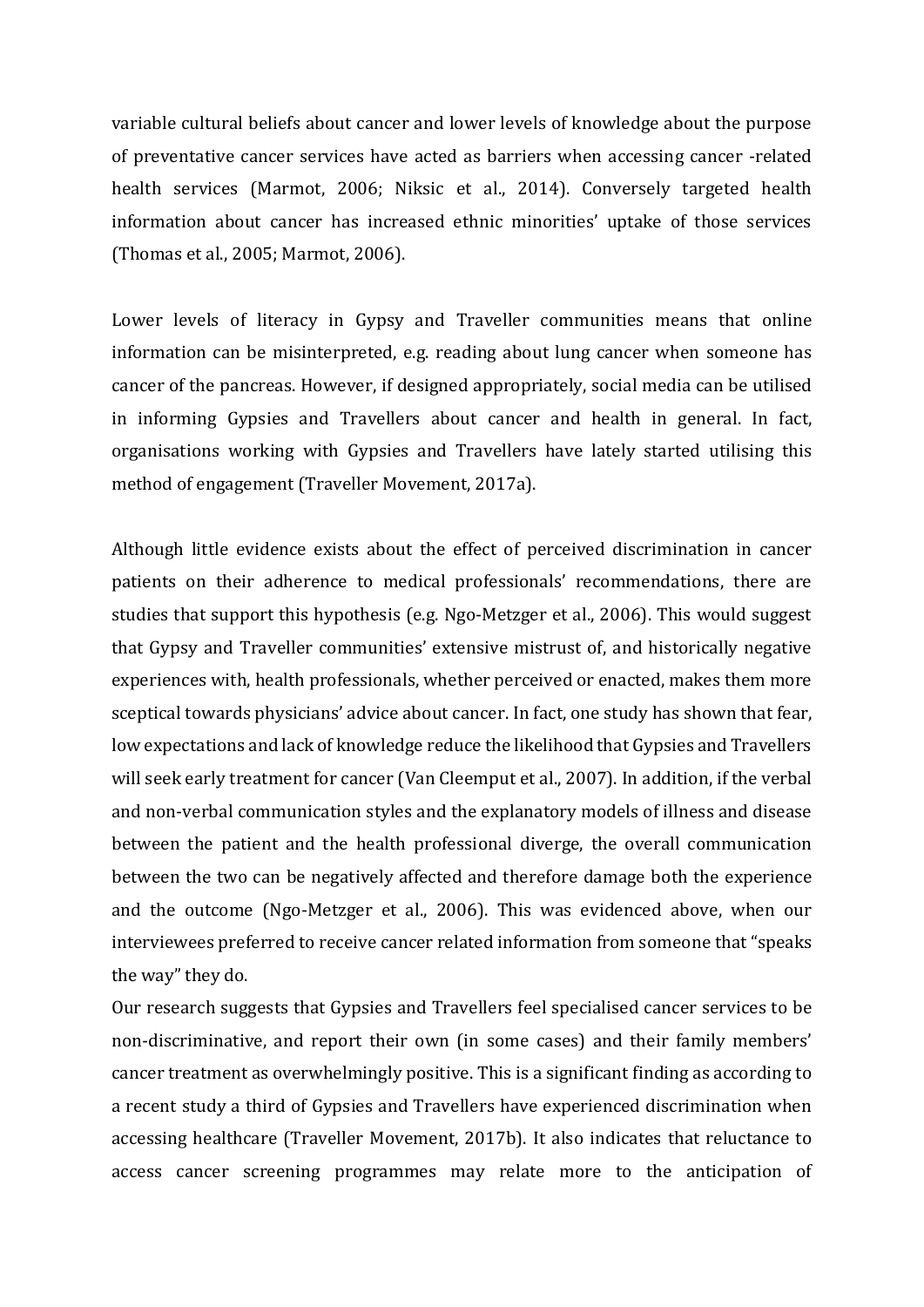discrimination when accessing GPs or preventative interventions than oncology services. Therefore, the practises and methods used by health professionals in specialised cancer clinics etc. could be used as a model in order to make all health services more inclusive of Gypsy and Traveller patients.

This study should be viewed within the context of some limitations. Due to a small sample size, saturation of data could not be reached. However, as this is an exploratory study about communities where no official NHS data exists, hence its results are important in understanding the health needs of Gypsies and Travellers.

This study's results are limited on men's experience, with the exception of two male participants. The unwillingness of Gypsy and Traveller men to take part in studies about their communities is well acknowledged among academics and third sector actors in the UK.

# **5. Conclusion**

Our research shows that historical discrimination against Gypsies and Travellers (and therefore their lack of trust of the outside society) has led to a culture of 'not running to the doctors'. This in turn has contributed to some Gypsies and Travellers unhealthy habits and the persistence of customs and practices that negatively influence their use of preventative and primary healthcare services. These habits and customs also affect how Gypsies and Travellers deal with cancer. As outside help may be considered with suspicion, information about cancer is often sought from family members. Many feel that information about cancer should be oral (phone helplines and walk in clinics) and/or come from someone who speaks in a manner they can understand. There is also a strong sentiment within these Gypsy and Traveller participants that information about cancer should not be forced upon them.

Our interviewees did have positive experiences of health professionals treating cancer. They felt that when someone has cancer it overweighed that person's ethnicity and background. They felt that cultural awareness training is needed among health professionals mostly about gender-related issues. Some of our interviewees considered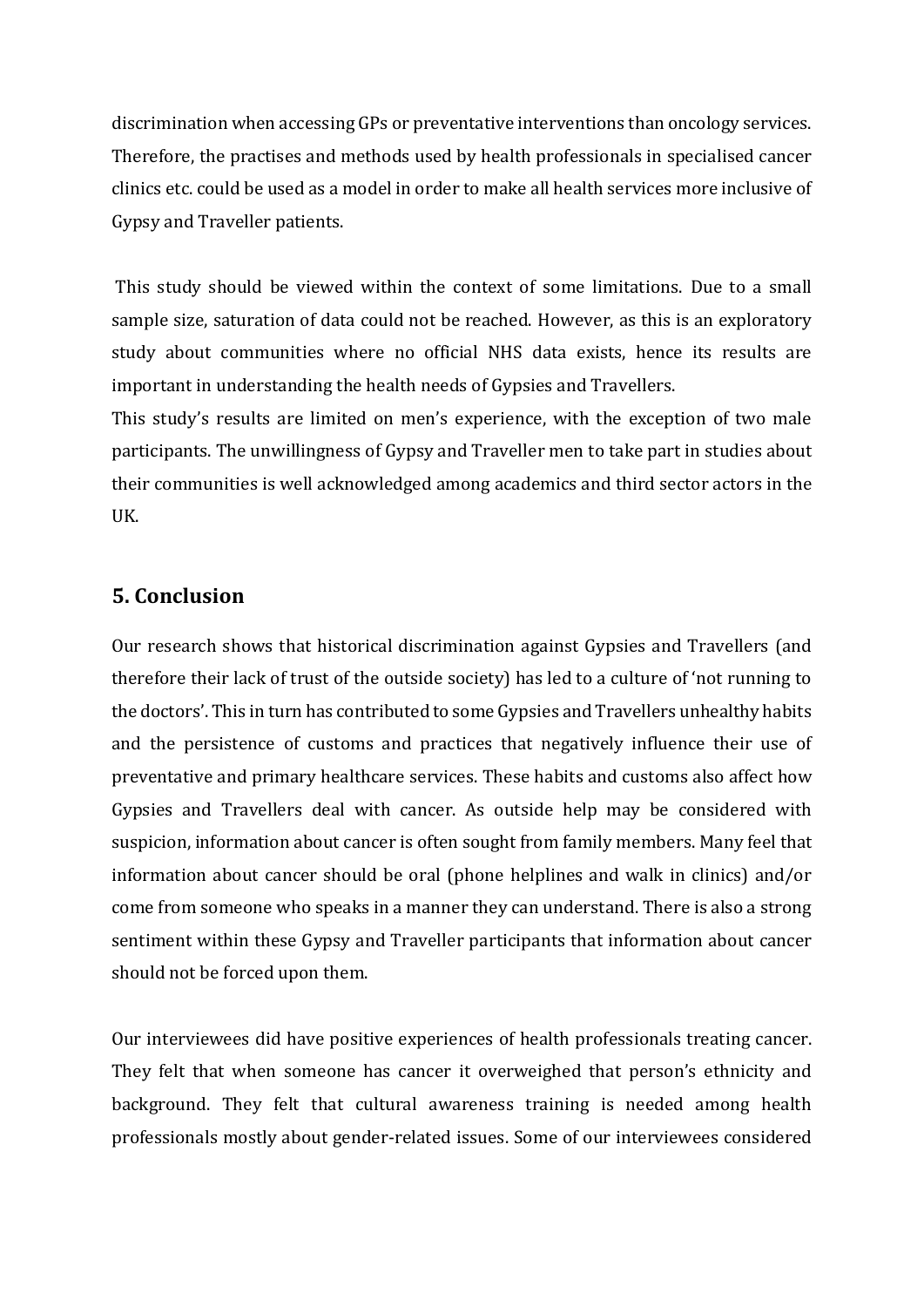the biggest issue negatively affecting Gypsies and Travellers health to be their distrust of, and therefore avoidance of, outside help.

Arguably partly because of their segregated position in the UK, Irish Travellers have preserved traditional 'curing men' a role in treating illness. 'Curing men', prayer and penance are important parts of Irish Travellers' health behaviour, sometimes to a degree that a person may refuse to have a cancer operation because a cancer 'curing man' will not treat them if they have the operation. To our best knowledge, no one has yet studied this aspect of the Traveller communities' holistic health behaviour. This would be extremely important if we are to improve the health of these communities.

Communication between the health provider and the patient is crucial when planning care and therefore shared decision making between professionals, patients and families when planning care is highly important (Ngo-Metzger et al., 2006). As Dein (2004) suggests, it is not the patient's responsibility to change their beliefs in response to biomedical culture. Health professionals should not blame the patients for their beliefs but instead modify their practices to be more culturally appropriate.

# **Acknowledgement**

Thank you to the community interviewers, whom conducted some of the focus group interviews, and therefore, were both a crucial part of making this study possible.

# **References**

Balmer, C.E., Griffiths, F. and Dunn, J. A. 2014. A qualitative systematic review exploring lay understanding of cancer by adults without cancer diagnosis. Journal of Advanced Nursing, 70(8), 1688–1701.

Berkman, L., Glass, T. 2000. Social integration, social networks, social support and health, in: Berkman, L., Kawachi, I. (Eds.), Social Epidemiology. Oxford University Press, Oxford.

Berlin, J., 2015. Assimilated Individuals and Segregated Communities. A comparative study of housing and living related well-being of Finnish Roma and housed Gypsies and Travellers in England. Publications of the University of Eastern Finland, Kuopio.

Boyatzis, R., 1998. Transforming qualitative information: thematic analysis and code development. SAGE Publications Ltd., California.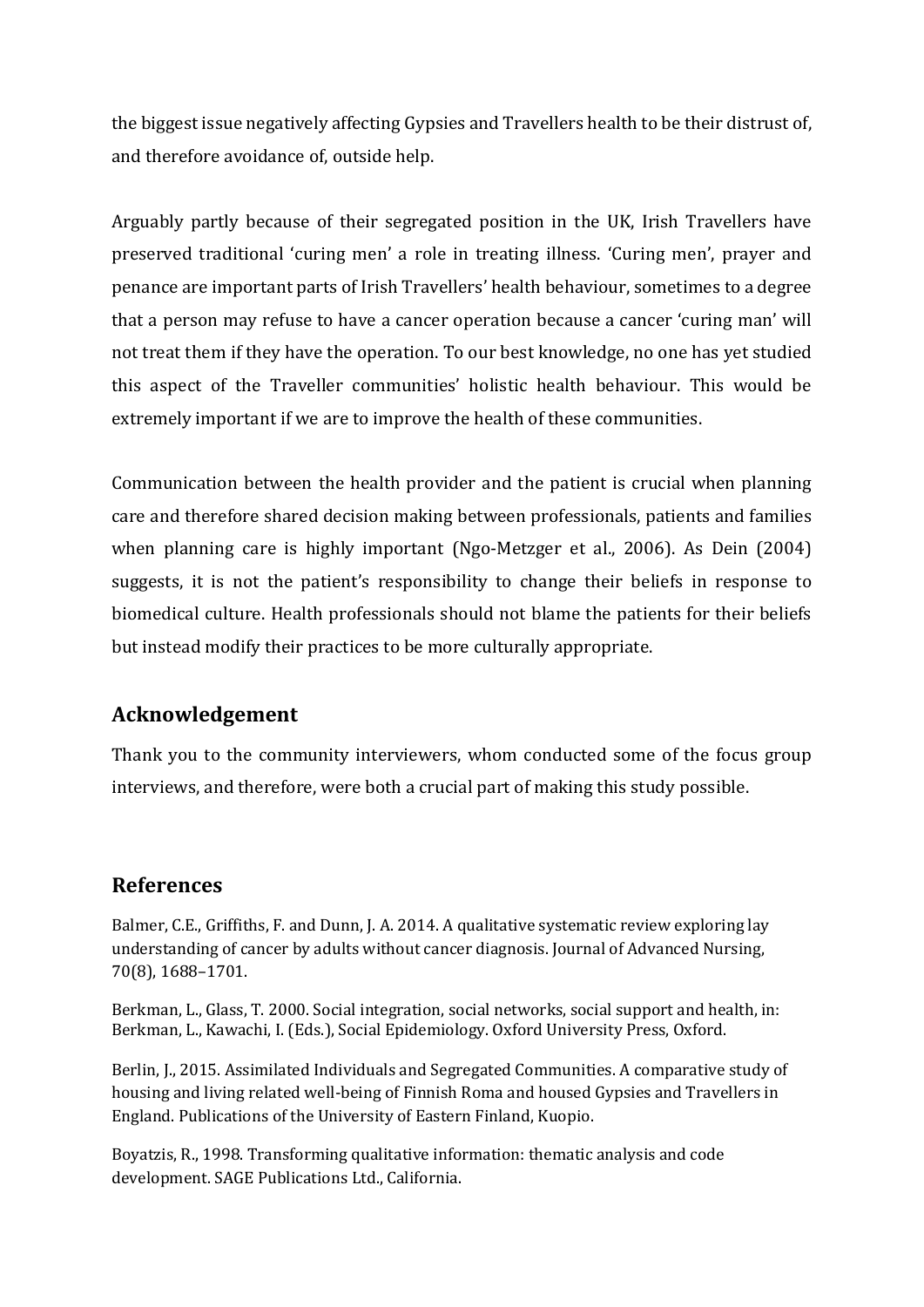Corner, J., 2008. The changing picture of cancer. European Journal of Oncology Nursing 12, 281- 282.

Crossley, N., 2005. Key Concepts in Critical Social Theory. SAGE Publications Ltd., London.

Dein, S., 2004. Explanatory models of attitudes towards cancer in different cultures. The Lancet Oncology. 5(2), 119-124.

Elkan, R., Avis, K., Cox, K., Wilson, E., Patel, S., Miller, S., Deepak, N., Edwards, C., Staniszewska, S. and Kai, J., 2006. The reported views and experiences of cancer service users from minority ethnic groups: a critical review of the literature. European Journal of Cancer Care, 16(2), 109- 121.

Helman, C. G., 2007. Culture, Health and Illness, fifth ed. Hodder Arnold, London.

Ipsos MORI, 2009. Research to achieve actionable insight and intervention recommendations for Gypsy and Travelling communities. NHS Mid Essex. Available from: [http://essexpartnership.org/data/download\\_file/267e6da29661b4367cdcba1b6b0d1901bfc3](http://essexpartnership.org/data/download_file/267e6da29661b4367cdcba1b6b0d1901bfc3deb26039129053ecc3df258eb566) [deb26039129053ecc3df258eb566](http://essexpartnership.org/data/download_file/267e6da29661b4367cdcba1b6b0d1901bfc3deb26039129053ecc3df258eb566) [Accessed 22 August 2017]

Jesper, E., Griffiths, F. and Smith, L., 2008. A qualitative study of the health experience of Gypsy Travellers in the UK with a focus on terminal illness[. Primary Health Care Research &](http://journals.cambridge.org/action/displayJournal?jid=PHC)  [Development.](http://journals.cambridge.org/action/displayJournal?jid=PHC) 9(2), 157-165.

Lipworth, W.L. Davey, H.M., Carter, S.M., Hooker, C. and Hu, W., 2010. Beliefs and beyond: what can we learn from qualitative studies of lay people's understanding of cancer risk? Health Expectations 13(2), 113-124.

Macmillan Cancer Support, 2015. Cancer survival in the UK and Europe, 1995-2009. Available from:

[http://www.macmillan.org.uk/Aboutus/News/Latest\\_News/UKCANCERSURVIVALRATESSTUC](http://www.macmillan.org.uk/Aboutus/News/Latest_News/UKCANCERSURVIVALRATESSTUCKINTHE1990SSAYSCHARITY.aspx) [KINTHE1990SSAYSCHARITY.aspx](http://www.macmillan.org.uk/Aboutus/News/Latest_News/UKCANCERSURVIVALRATESSTUCKINTHE1990SSAYSCHARITY.aspx) [Accessed 22 August 2017]

Marmot, M., 2006. Cancer and health inequalities: An introduction to current evidence. Cancer Research UK. Available from:

[http://www.cancerresearchuk.org/prod\\_consump/groups/cr\\_common/@nre/@pol/document](http://www.cancerresearchuk.org/prod_consump/groups/cr_common/@nre/@pol/documents/generalcontent/crukmig_1000ast-3344.pdf) s/generalcontent/crukmig 1000ast-3344.pdf [Accessed 22 August 2017].

Ngo-Metzger, Q., Telfair, J., Sorkin, D.H., Weidmer, B., Weech-Maldonado, R., Hurtado, M. and Hays, R.D., 2006. Cultural competency and quality of care: obtaining the patient's perspective. The Commonwealth Fund. Available from: [http://www.commonwealthfund.org/usr\\_doc/Ngo-](http://www.commonwealthfund.org/usr_doc/Ngo-Metzger_cultcompqualitycareobtainpatientperspect_963.pdf)[Metzger\\_cultcompqualitycareobtainpatientperspect\\_963.pdf](http://www.commonwealthfund.org/usr_doc/Ngo-Metzger_cultcompqualitycareobtainpatientperspect_963.pdf) [Accessed 22 August 2017].

Niksic, M., Forbes, L., Rachet, B., Wardle, J. and Ramirez, A., 2014. Awareness of cancer symptoms and barriers to symptomatic presentation among different ethnic groups in England. 2014 NCRI Cancer Conference, Liverpool.

Parry, G., Van Cleemput, P., Peters, J., Moore, J., Walters, S., Thomas, K. and Cooper, C., 2004. The Health Status of Gypsies & Travellers in England. Report of Department of Health Inequalities. The University of Sheffield, Sheffield.